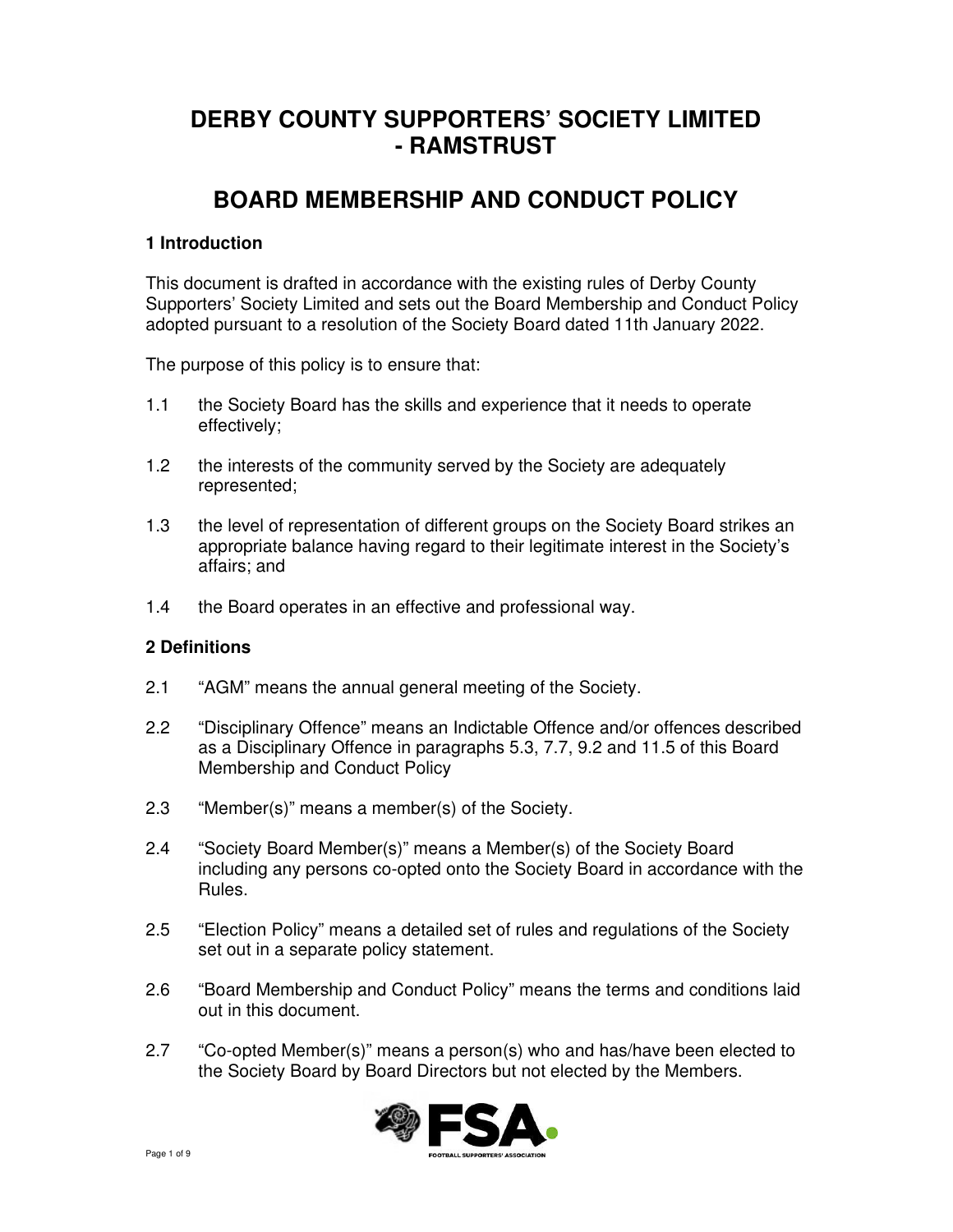- 2.8 "Indictable Offence" means a criminal offence (other than a spent conviction as defined by the Rehabilitation of Offenders Act 1974) for dishonesty, fraud or dealing in drugs.
- 2.9 "Rules" means the rules and regulations of the Society laid out in the separate Rules document.
- 2.10 "Secretary" means the secretary of the Society.
- 2.11 "Treasurer" means the elected treasurer of the Society.
- 2.12 "Society" means Derby County Supporters' Society Limited (also known as RamsTrust).
- 2.13 "Society Board" means the elected Board of the Society including any co opted Society Board Members.

#### **3 Election of members**

- 3.1 The Society Board shall comprise not less than 7 and not more than 15 Society Board Members.
- 3.2 Eight weeks before the AGM in each year the Secretary shall invite nominations for candidates to replace those elected members of the Society Board who are resigning at the AGM and/or to increase the number of Board Directors subject to the provisions of above
- 3.3 Elections shall be governed in accordance with the Election Policy.

#### **4 Co-opted members**

- 4.1 The Board shall have the power to co-opt up to 5 additional Society Board Members at its discretion. Co-opted Members may be co-opted to either fill a casual vacancy on the Society Board in accordance with Rule 64 of the Rules or as external directors in accordance with Rule 65 of the Rules. Co-opted Members may have specialist knowledge or specific skills required or attributes which the elected Board members feel would be beneficial to have on the Board. Also, Members may be co-opted on the basis of their ability to fill those roles on the Board which remain vacant at any one time to ensure that the aims and objectives of the Society are met provided that elected Board Directors are not outnumbered by Co-opted Members.
- 4.2 The co-option of an additional Society Board Member shall be by resolution at any meeting of the Society Board at which two-thirds of those present vote in favour. Co-opted Members of the Society Board will serve until the next AGM and may then either stand for election to the Society Board or seek a further period of co-option.

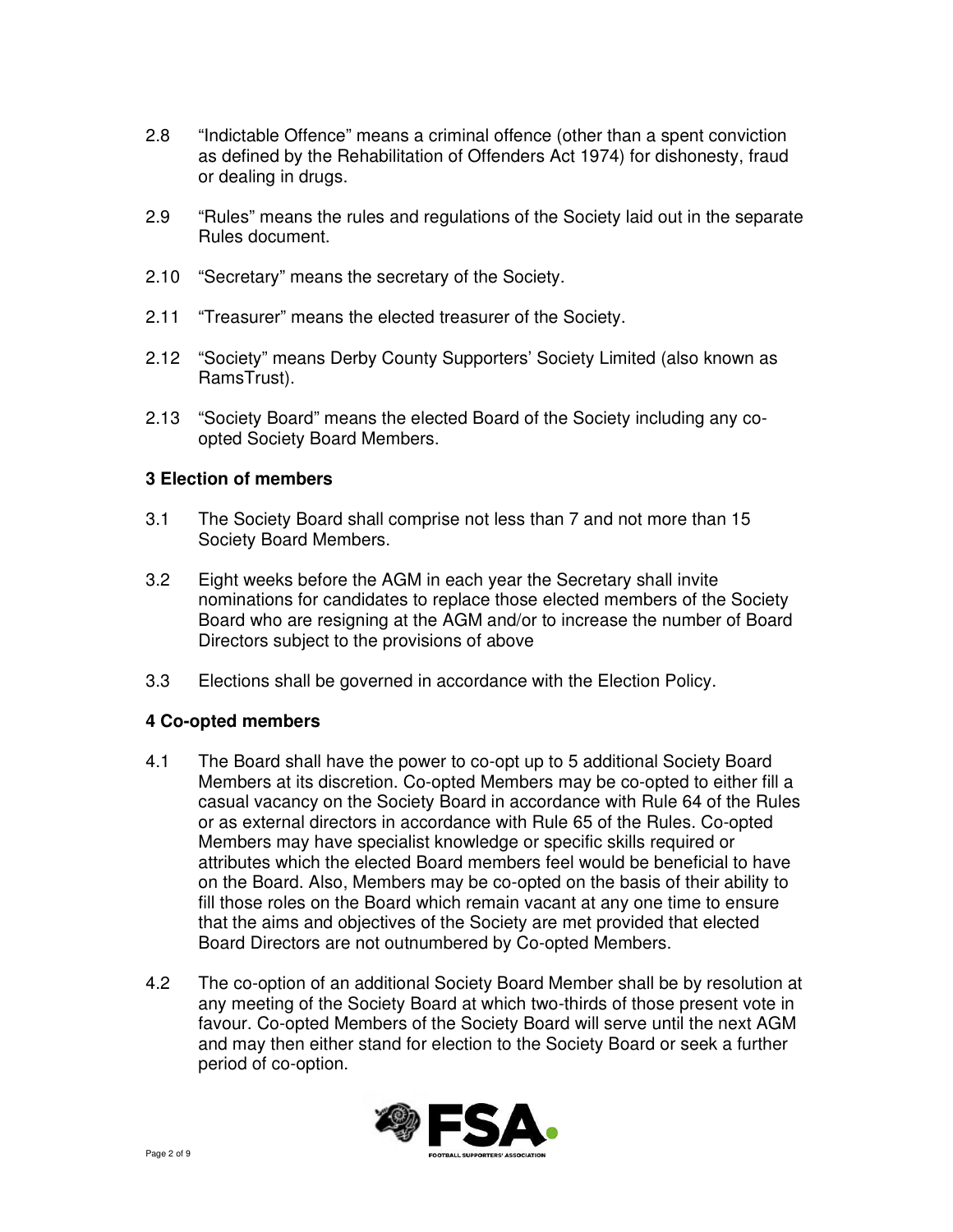4.3 Co-opted Board members may not serve on a disciplinary committee

### **5 Principles of Board membership**

- 5.1 All members of the Society Board, whether elected or otherwise, must be members of the Society and in exercising their duty must at all times have in mind the aims and objectives of the Society.
- 5.2 With the exception of Co-opted Members co-opted onto the Society Board under Rule 65 of the Rules, all members of the Society Board must abide by the decisions of the majority of them and take all such steps as are necessary or desirable to give effect to such decisions. Society Board members are expected to adhere to the principles of collective responsibility.
- 5.3 In particular, It shall be considered a disciplinary offence for a Society Board member to publicly criticise or to otherwise undermine any decision or policy of the Board.
- 5.4 It is expected that once decisions have been made by the Board, members in disagreement with them accept the decision as the settled view of the Board, with items already determined only being reconsidered in the light of new information or significantly changed circumstances.
- 5.5 The Society Board may by majority vote determine that Society Board members are not bound by collective responsibility in respect of any particular matter in which case the above shall not apply.
- 5.6 Society Board members shall not act in any way calculated to bring the Society into disrepute.
- 5.7 The Society shall maintain in force bank mandates which require that any cheque issued by the Society must bear the signature of two Society Board members.
- 5.8 No person can be a member of the Board:
	- 5.8.1 (with the exception of Co-opted Members, co-opted onto the Society Board under Rule 65) who ceases to be a Member of the Society
	- 5.8.2 who has been a member of the Board for 12 consecutive years

 5.8.3 who is subject to a bankruptcy order or has in place a composition with their creditors;

 5.8.4 who is subject to a disqualification order made under the Company Directors Disqualification Act 1986;

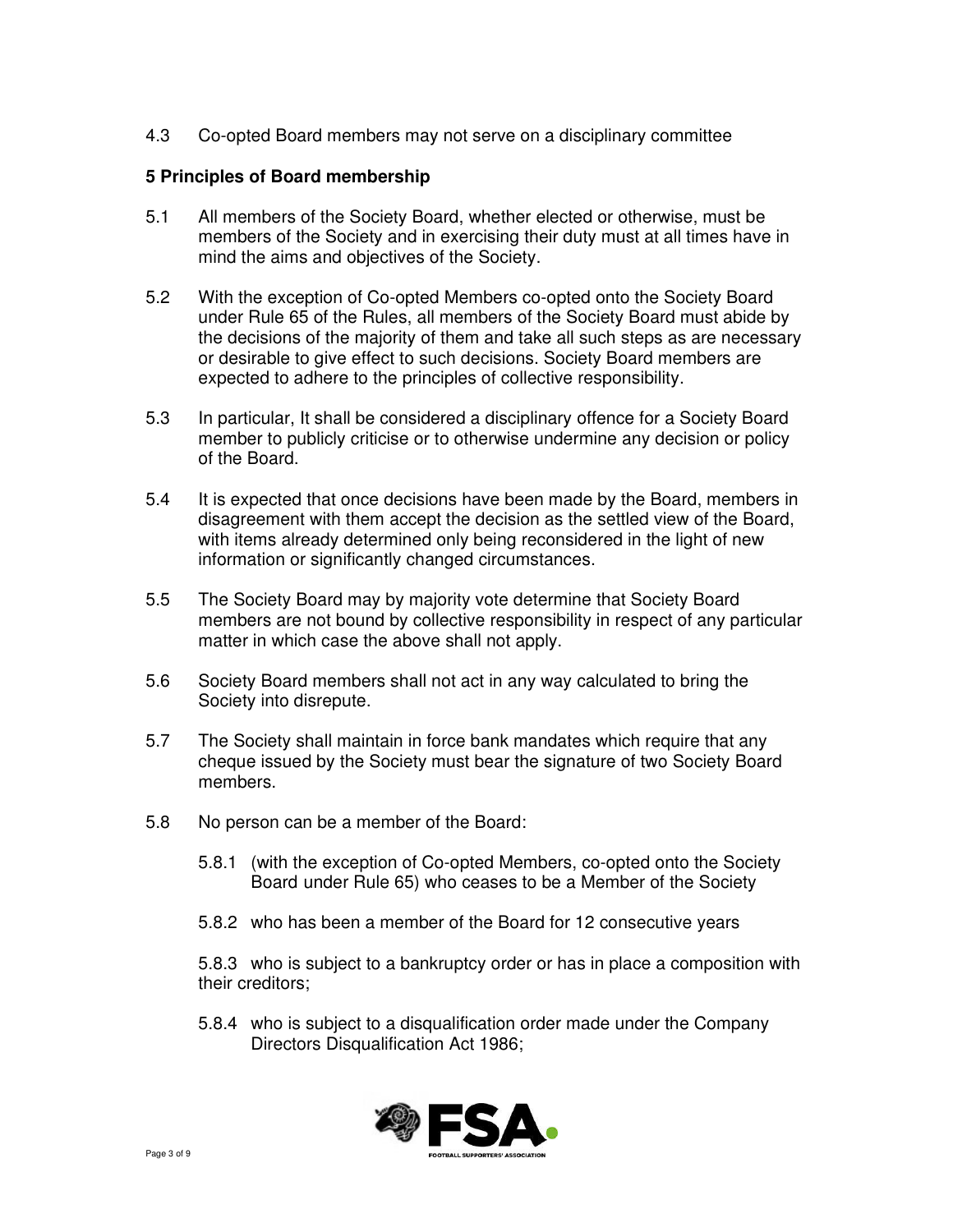- 5.8.5 who fails to abide by any rules for the conduct of elections made by the Board;
- 5.8.6 who is removed from office in accordance with the disciplinary process set out in paragraph 6 below;

 5.8.7 in relation to whom a registered medical practitioner who is treating them gives a written opinion to the Society stating that they have become physically or mentally incapable of acting as a Director and may remain so for more than three months;

 5.8.8 in relation to whom by reason of their mental health, a court makes an order which wholly or partly prevents them from personally exercising any powers or rights which they would otherwise have;

- 5.9 Any member of the Board who:
	- 5.9.1 ceases to comply with the criteria set out in this Board Membership and Conduct Policy; or
	- 5.9.2 (with the exception of Co-opted Members co-opted onto the Society Board under Rule 65 of the Rules) ceases to be a Member; or
	- 5.9.3 resigns

is to vacate the office of Board member

- 5.10 Any member of the Board who
	- 5.10.1 fails without good cause to attend 3 consecutive Board meetings; or
	- 5.10.2 fails without good cause to participate in board training

 is to vacate the office of Board member if required to do so by a majority of the other Board members.

#### **6 Disciplinary process**

6.1 Where any Board member is deemed by a majority of the Board to have committed a Disciplinary Offence as defined in this document or has otherwise acted in a way which a majority of the Board believe is in contrast to the spirit of this document or the Rules, they shall be at liberty to constitute a Disciplinary Committee ("the Disciplinary Committee") to determine the facts and take such measures as the committee sees fit. If the Board decides to constitute a Disciplinary Committee the Board Member(s) concerned will be suspended until the Disciplinary Committee meets and shall not be entitled to vote nor attend Board meetings for the period of suspension

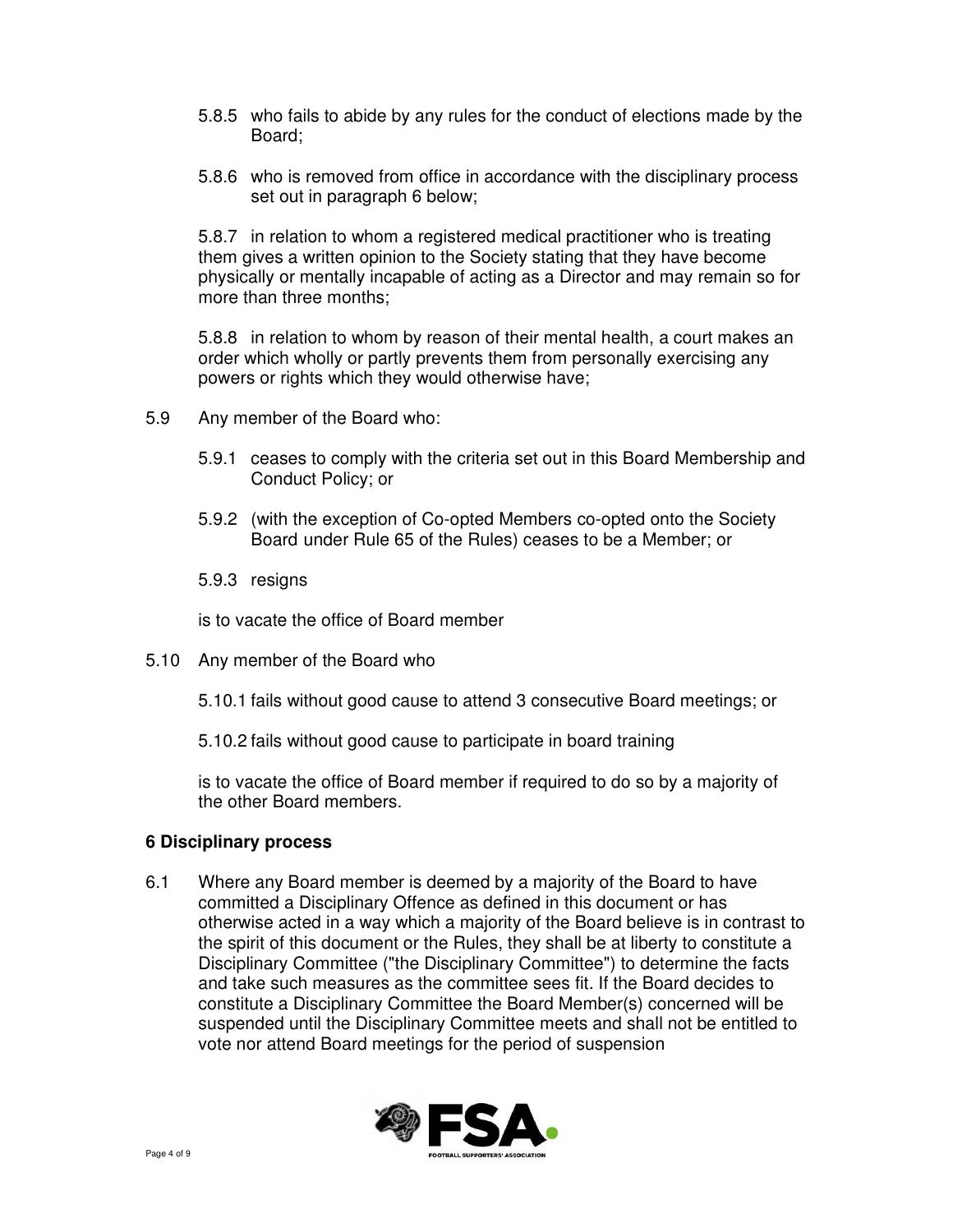- 6.2 The Disciplinary Committee will consist of the then Chair and Vice-Chair of the Board unless one or both of them is the subject of the disciplinary action, in which case another member of the Board will be selected by the Board as Chair of the Committee and they shall have the casting vote if necessary. In addition, up to 3 but no less than 2 other Board members (who shall not be the subject of the disciplinary action) shall sit on the Disciplinary Committee.
- 6.3 Either the Society Board or the members who are the subject of the hearing may request for an independent member to join the Committee. The Independent member will be selected on the basis of mutual agreement, and shall for the avoidance of doubt not be someone who has served with any of the subjects of the hearing on any board or committee and shall ideally not be a member of the Society itself.
- 6.4 In the event that it is not possible to agree on the identity of the independent member, the Football Supporters' Association (FSA) will select the independent member.
- 6.5 All incidental expenses for independent members shall be met by the Society.
- 6.6 The Disciplinary Committee shall meet as soon as is practicable (where possible within 7 days) after the Board meeting which constituted the Disciplinary Committee and shall invite the member concerned to attend or submit his/her version of events and/or mitigating circumstances. The Disciplinary Committee shall act honestly and equitably in assessing the facts of the disciplinary case before it and may impose such sanction as it sees fit including, for example, dismissal; further suspension to allow more facts to be gathered, after which a further meeting of the Disciplinary Committee shall be held; censure or warning. If appropriate the Disciplinary Committee may choose to impose no sanction. If the member concerned fails to either attend or submit his or her version of events and/or mitigating circumstances as envisaged above the Disciplinary Committee can proceed and make such inferences as it sees fit from such non-attendance or non-submission.
- 6.7 The Board member subject to the disciplinary hearing may appeal against the decision of the Disciplinary Committee within 7 days of being notified of the decision. The appeal must be made to the Society secretary who shall contact the FSA who shall appoint an independent organisation such as Co-operatives UK whose decision will be binding on all parties. The appeal will take place as soon as possible after the member concerned has requested it, and no later than 28 days following the date of receipt of the appeal. As the independent organisation is independent of the Society there will be no further right of appeal by any party.

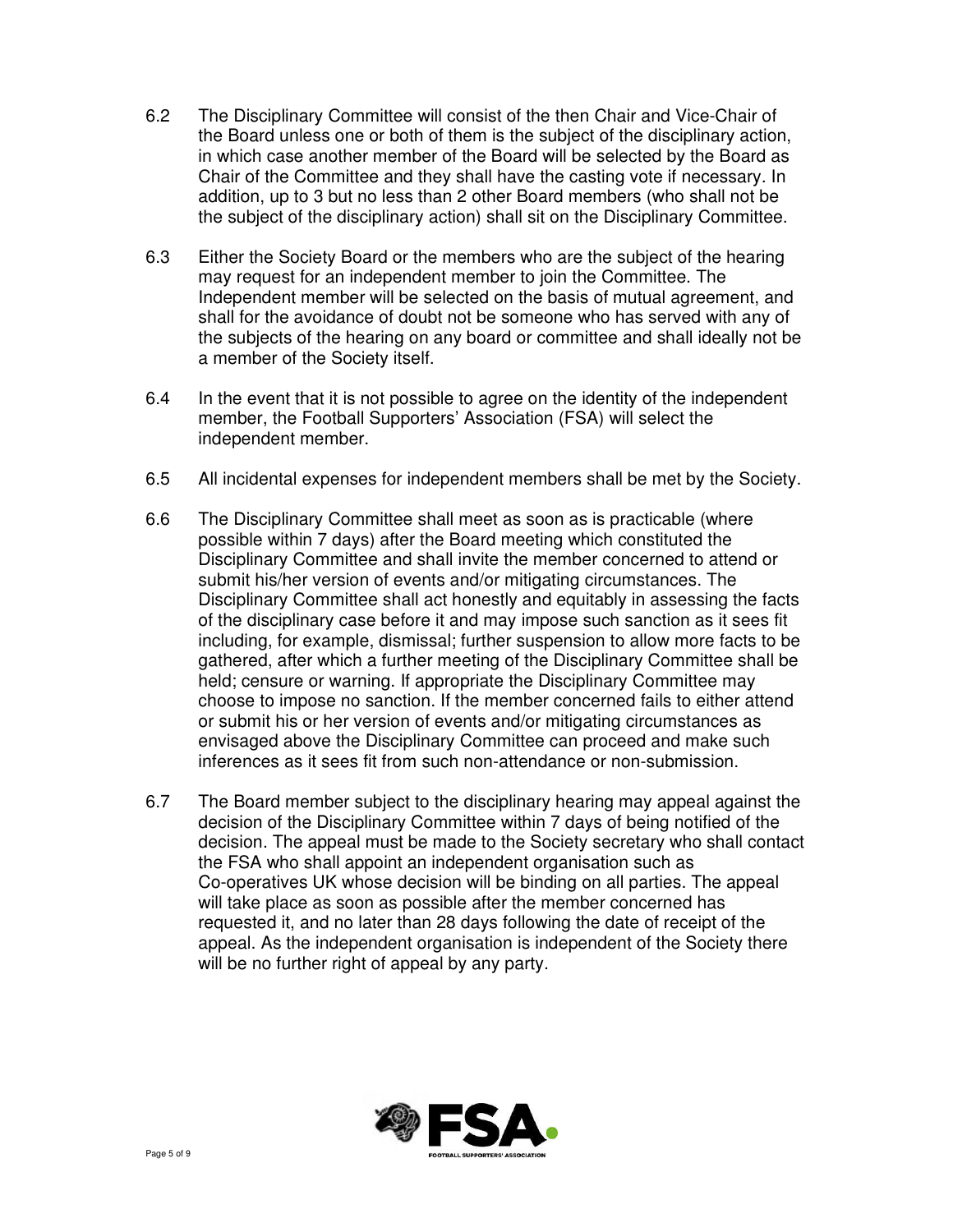6.8 The final decision will be communicated to members only after the conclusion f the appeal, or when the date for the lodging of an appeal has passed without such appeal being lodged. The Secretary will be responsible for communicating the decision, and no members of the disciplinary committee shall make any comment about the proceedings publicly.

## **7 Board procedure**

- 7.1 The newly elected Board (after each AGM and not merely the first AGM) shall meet to select from amongst themselves a Chair, a Vice-Chair, a Treasurer and a head for such sub-committees as the Board shall determine from time to time, having due regard to the roles and responsibilities prescribed for each of the positions and the skills and abilities of the members of the newly elected Board. The Society Secretary shall be appointed by the Society Board. As soon as practicable the names and roles of the new Board should be posted on the Society's website and sent out to members.
- 7.2 As per Rule 62, Society Board Members will normally serve for periods of up to a maximum of 3 years in accordance with this Board Membership and Conduct Policy after which time they may stand for re-election. Co-opted Society Board members may be re-appointed for a further period subject to the Rules and this Board Membership and Conduct Policy.
- 7.3 If at any time, there is an uneven number of elected directors, the Board shall decide the number of elected directors to resign in accordance with this paragraph, which shall be approximately one-third of the total number.
- 7.4 Vacancies arising amongst the Society Board Members elected by the members will be dealt with as follows.
	- 7.4.1 If a vacancy caused by retirement or removal is not filled at the general meeting at which they retire or are removed, the vacancy may be filled by the Board
	- 7.4.2 A vacancy occurring by death or resignation may be filled by the Board
	- 7.4.3 In each case the member appointed to fill the vacancy is to retire at the next annual general meeting and the Board will make provision for an election to be held. For the avoidance of doubt, the retiring member may stand for re-election at the meeting at which they retire.
- 7.5 With the exception of Co-opted Members co-opted onto the Society Board under Rule 65 of the Rules, Society Board Members will not receive any payment for serving on the Society Board other than the payment of expenses incurred in carrying out their duties.

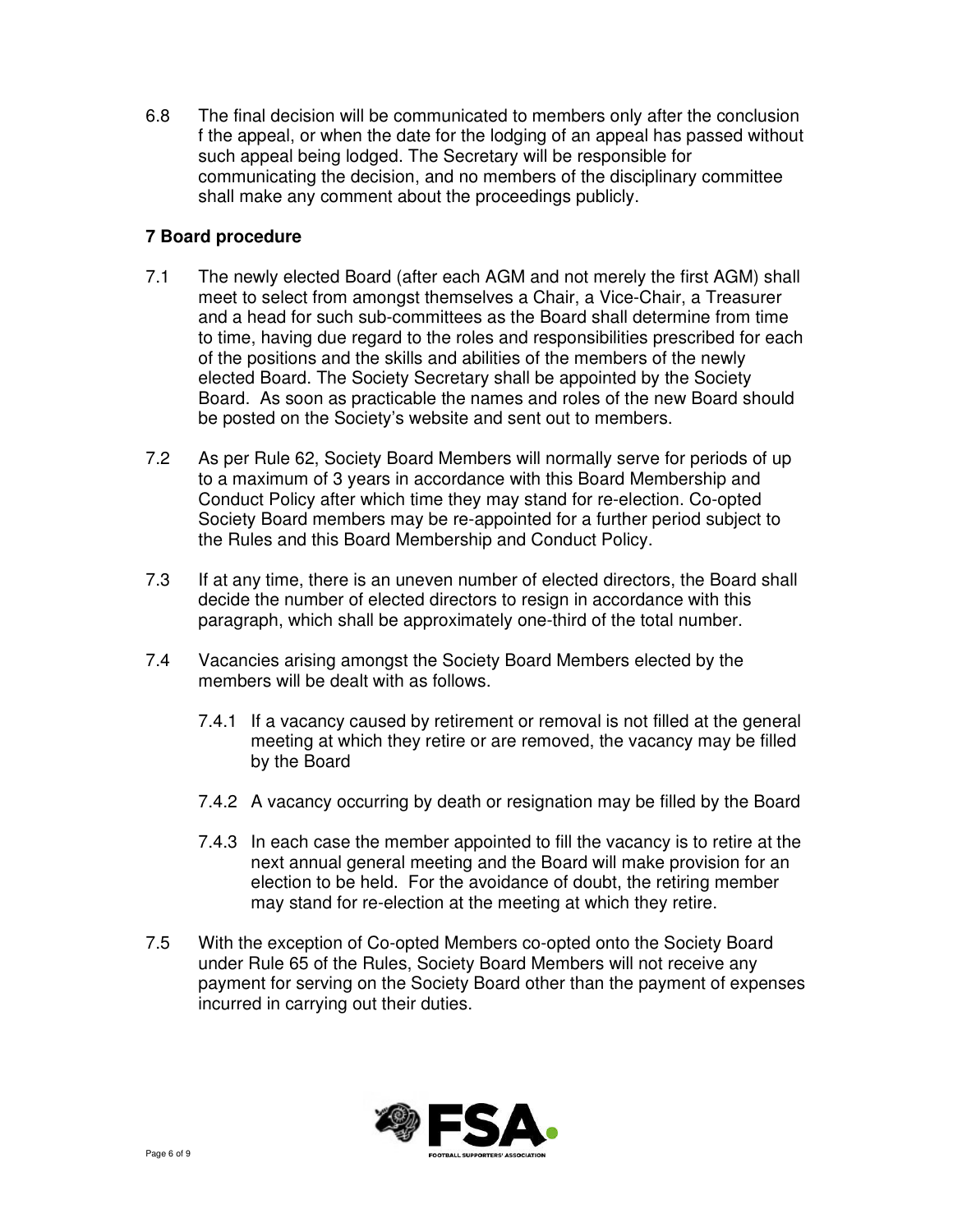- 7.6 All information held by the Society is subject to the Confidentiality principles set out below. Any Board member collecting details of new members must ensure that they forward all the correct information and monies to the secretary or a nominated person.
- 7.7 Society Board Member(s) must not arrange for or accept any undue or improper favours, match tickets or gifts from members of staff at any Sporting Club for personal gain. A breach of this rule is a Disciplinary Offence.

#### **8 Declaration of interest**

A Director shall declare an interest in any contract or matter in which s/he has a personal, material or financial interest, whether directly or indirectly, and shall not vote in respect of such contract or matter, provided that nothing shall prevent a Member voting in respect of her/his terms and conditions of employment or any associated matter. A breach of this rule will result in a disciplinary procedure.

#### **9 Confidentiality and collective responsibility**

- 9.1 Members of the Board acknowledge that discussions at Society Board Meetings are strictly confidential save where expressly stated not to be, and save for official reports of meetings, such as publication of approved minutes. With the exception of those circumstances set out below, all Board members shall keep all such discussions or information strictly private and confidential.
- 9.2 The confidentiality provisions shall not apply where a Board member is asked to co-operate with any statutory or regulatory body and should not stifle due and proper debate on issues within the confines of Board meetings or discussions between Board members conducted in confidence.

 For the avoidance of doubt the confidentiality provisions above remain in force even after a member is no longer serving on the Society Board. Breach of the confidentiality provisions is a Disciplinary Offence.

- 9.3 Only persons authorised by the Society Board may act as spokespersons for the Society. Society Board Members who are not authorised as spokespersons have a duty to ensure that their public statements (including on electronic media) do not conflict with the policy agreed by the Society Board.
- 9.4 Where a Society Board Member is also a director or officer of a separate company or corporate entity in which the Society has an interest ("the other company"), that Society Board Member shall be bound by the duty of confidentiality to the Society and to the other company. It shall be the duty of the Society Board to put in place:
	- 9.4.1 arrangements for the transmission of information between the Society and the other company; and

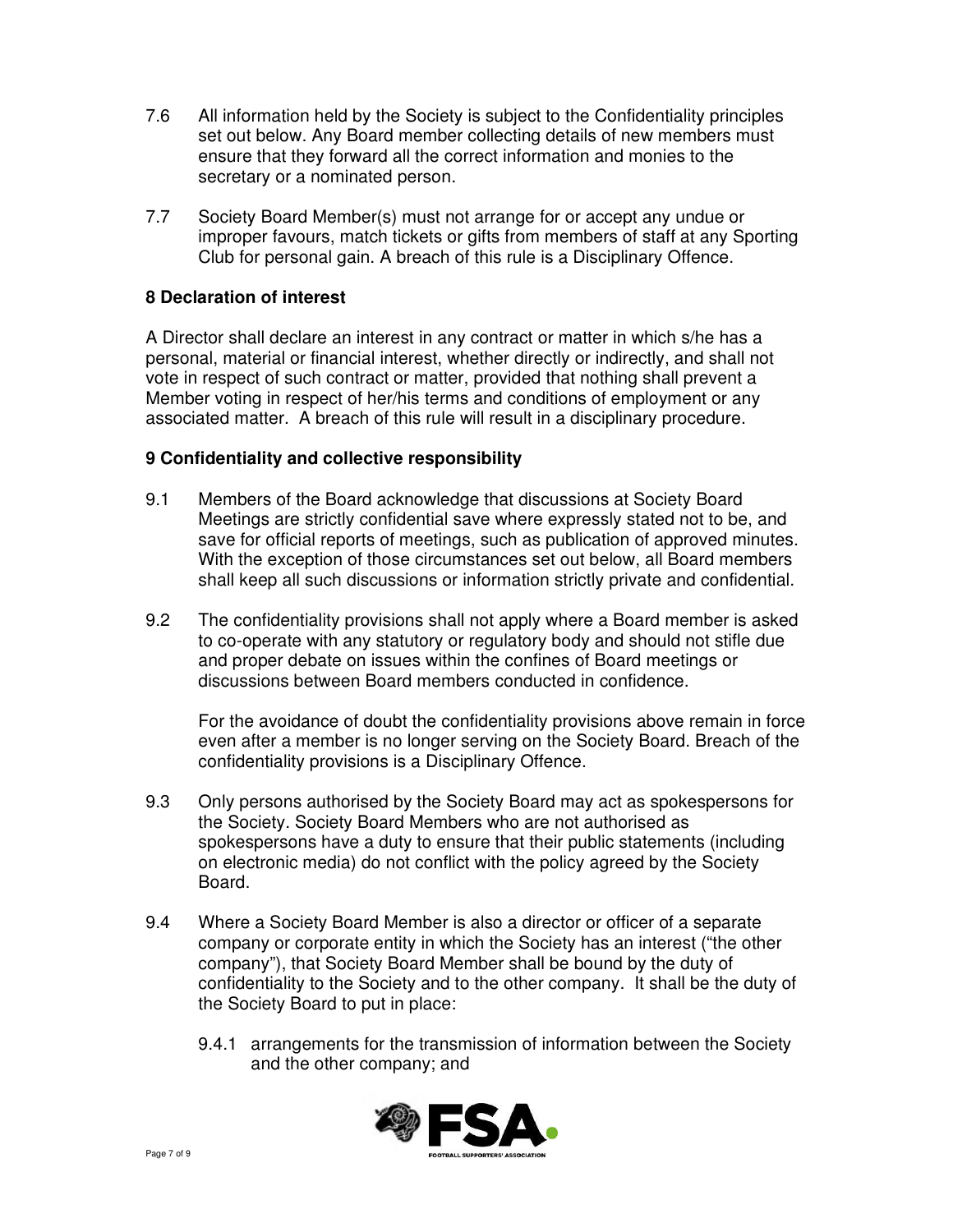- 9.4.2 a statement of the duties of the Society Board Member within those arrangements.]
- 9.5 A person who ceases to be a Society Board Member shall as soon as reasonably possible return to the Society Board all documents and electronic records held by that Society Board Member which have been held in conjunction with that person's duties as a Society Board Member. Should those effects be not returned, the Society is authorised to involve outside agencies to secure their recovery, up to and including considering the failure to return such effects as unlawful possession of the Society's property.

## **10 Officers**

10.1 The Society Board shall elect from among their own number a chair, treasurer and such other officers as they may from time to time decide. These officers shall have such duties and rights as may be bestowed on them by the Society Board or by statute and any officer appointed may be removed by the Society Board. A serving officer who is not re-elected to the Society Board at the annual general meeting shall nevertheless continue to perform interim duties solely to ensure normal administrative functions are undertaken to maintain the Society's operations until the first Society Board meeting following the annual general meeting when a successor can be appointed. For the avoidance of doubt; they should have no role in any substantive actions and all parties with whom they deal in this period should be advised as to this situation.

#### **11 Treasurer**

- 11.1 All money collected by Society Board Members on behalf of the Society must be either forwarded to the Treasurer for entry into the Society's Bank Account or deposited in Society's Bank Account with the consent of the Treasurer and a receipt provided to the Treasurer as soon as reasonably practicable. There will be no exception to this rule.
- 11.2 The Society may pay any reasonable expenses which Society Board Members properly incur in connection with their attendance at meetings or otherwise in connection with the exercise of their powers and the discharge of their responsibilities in relation to the Society.
- 11.3 The Treasurer has the authority to pay any reasonable expenses to the Society Board Members for phone calls, stationery etc without the consent of a full Society Board, but they must inform the Society Board of the amounts paid out. The Treasurer has the authority to authorise spending of up to £500 on any single item in preparation for a fund-raising event agreed by the fund raising sub-committee and up to £250 for other matters but they must inform the Society Board of the amounts paid out.